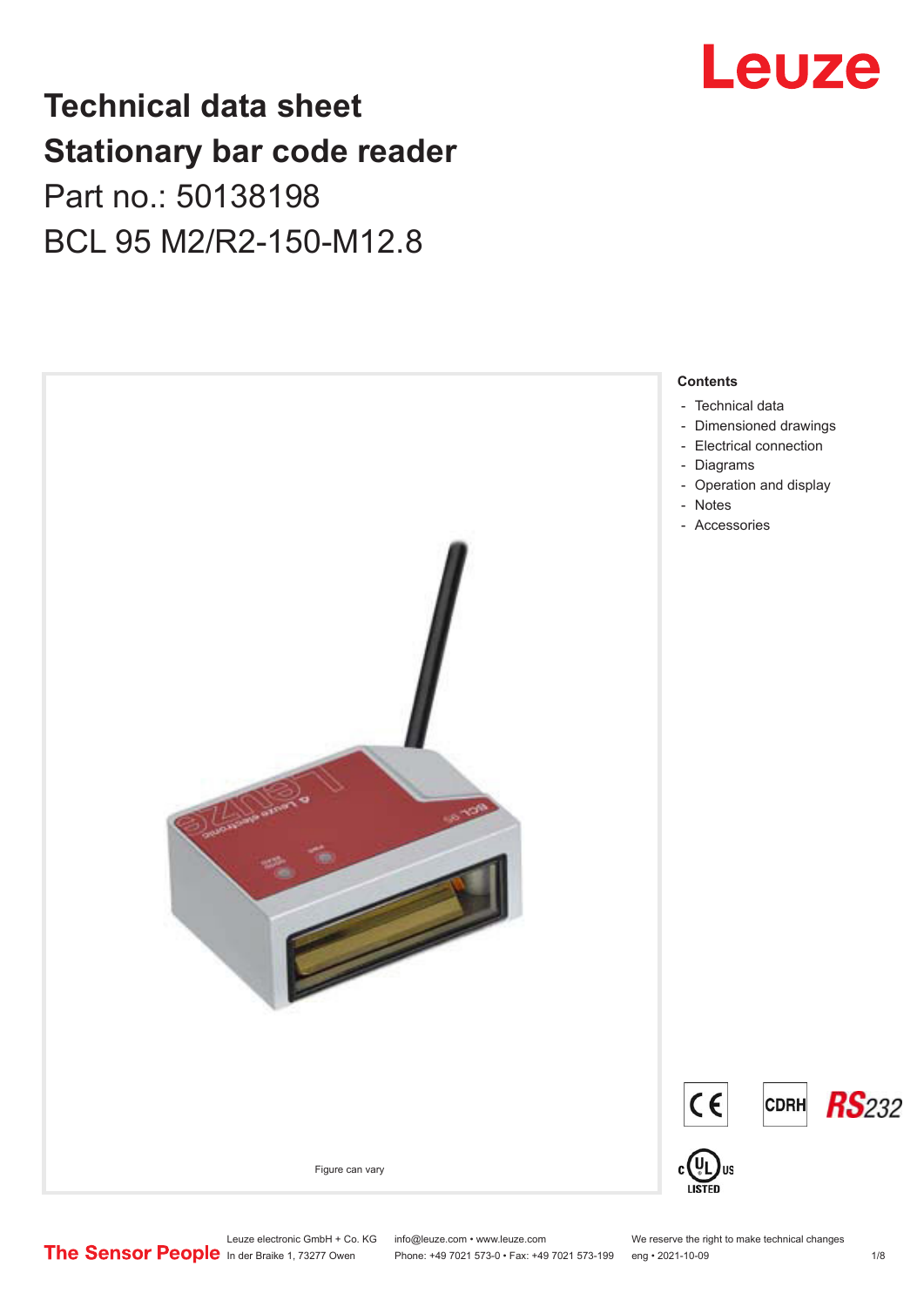# <span id="page-1-0"></span>**Technical data**

#### **Basic data**

| <b>Series</b>           | <b>BCL 95</b>                                 |
|-------------------------|-----------------------------------------------|
| <b>Functions</b>        |                                               |
| <b>Functions</b>        | Alignment mode                                |
|                         | AutoConfig                                    |
|                         | 1/O                                           |
|                         | <b>LED</b> indicator                          |
|                         | Multiple read / MultiScan                     |
|                         | Output format selectable                      |
|                         | Reading gate control                          |
|                         | Reference code comparison                     |
| <b>Read data</b>        |                                               |
| Code types, readable    | 2/5 Interleaved                               |
|                         | Codabar                                       |
|                         | Code 128                                      |
|                         | Code 32                                       |
|                         | Code 39                                       |
|                         | Code 93                                       |
|                         | <b>EAN 128</b>                                |
|                         | <b>EAN 8/13</b>                               |
|                         | <b>EAN Addendum</b>                           |
|                         | <b>EAN/UPC</b>                                |
|                         | Pharmacode (available upon consulta-<br>tion) |
|                         | UPC-A                                         |
|                         | UPC-E                                         |
| Scanning rate, typical  | 600 scans/s                                   |
|                         |                                               |
| <b>Optical data</b>     |                                               |
| <b>Reading distance</b> | 41  186 mm                                    |
| <b>Light source</b>     | Laser, Red                                    |

| Wavelength                                      | 655 nm                                                                                             |
|-------------------------------------------------|----------------------------------------------------------------------------------------------------|
| Laser class                                     | 1 acc. to IEC 60825-1:2014 (EN 60825-<br>1:2014<br>2 acc. to IEC 60825-1:2007 (EN 60825-<br>1:2007 |
| <b>Transmitted-signal shape</b>                 | Continuous                                                                                         |
| Usable opening angle (reading field<br>opening) | 66°                                                                                                |
| Modulus size                                    | $0.150.5$ mm                                                                                       |
| <b>Reading method</b>                           | Line scanner                                                                                       |
| <b>Scanning rate</b>                            | 600 scans/s                                                                                        |
| <b>Beam deflection</b>                          | Via rotating polygon wheel                                                                         |
| Light beam exit                                 | Front                                                                                              |
| <b>Electrical data</b>                          |                                                                                                    |

**Protective circuit** Short circuit protected **Performance data Supply voltage U<sub>B</sub>** 4.75 ... 5.5 V, DC

**Current consumption, max.** 450 mA

#### **Inputs Number of digital switching inputs** 1 Piece(s)

**Switching inputs Voltage type** DC **Switching voltage** 5V DC

### **Outputs Number of digital switching outputs** 1 Piece(s) **Switching outputs**

| Voltage type             | DC.                    |
|--------------------------|------------------------|
| <b>Switching voltage</b> | 5  30 V DC, 20 mA      |
| Switching output 1       |                        |
| <b>Switching element</b> | <b>Transistor, NPN</b> |
| <b>Function</b>          | configurable           |
|                          |                        |

Leuze

#### **Interface**

| Type                         | <b>RS 232</b>    |  |
|------------------------------|------------------|--|
| <b>RS 232</b>                |                  |  |
| <b>Function</b>              | <b>Process</b>   |  |
| <b>Transmission speed</b>    | 4,800  57,600 Bd |  |
| Data format                  | Adjustable       |  |
| <b>Start bit</b>             | 1                |  |
| Data bit                     | 7,8              |  |
| Stop bit                     | 1.2              |  |
| Parity                       | Adjustable       |  |
| <b>Transmission protocol</b> | Adjustable       |  |
| Data encoding                | <b>ASCII</b>     |  |
|                              | <b>HEX</b>       |  |

#### **Service interface**

| <b>Type</b>     | <b>RS 232</b> |
|-----------------|---------------|
| <b>RS 232</b>   |               |
| <b>Function</b> | Service       |
|                 |               |

#### **Connection Number of connections** 1 Piece(s) **Connection 1 Data interface** Signal IN Signal OUT

|  |                           | uynar vu r                |
|--|---------------------------|---------------------------|
|  |                           | Voltage supply            |
|  | <b>Type of connection</b> | Cable with connector      |
|  | Cable length              | 150 mm                    |
|  | <b>Sheathing material</b> | <b>PVC</b>                |
|  | Cable color               | <b>Black</b>              |
|  | Wire cross section        | $0.081$ mm <sup>2</sup>   |
|  | <b>Thread size</b>        | M <sub>12</sub>           |
|  | <b>Type</b>               | Male                      |
|  | <b>Material</b>           | Plastic                   |
|  | No. of pins               | 8-pin                     |
|  | Encoding                  | A-coded                   |
|  | <b>Mechanical data</b>    |                           |
|  | Design                    | Cubic                     |
|  | Dimension (W x H x L)     | 62 mm x 23.8 mm x 43.5 mm |
|  | <b>Housing material</b>   | Metal                     |
|  | <b>Metal housing</b>      | Diecast zinc              |
|  |                           |                           |

**Lens cover material Class** Glass **Net weight** 210 g **Housing color** Red Silver **Type of fastening** Fastening thread

**Mechanical data**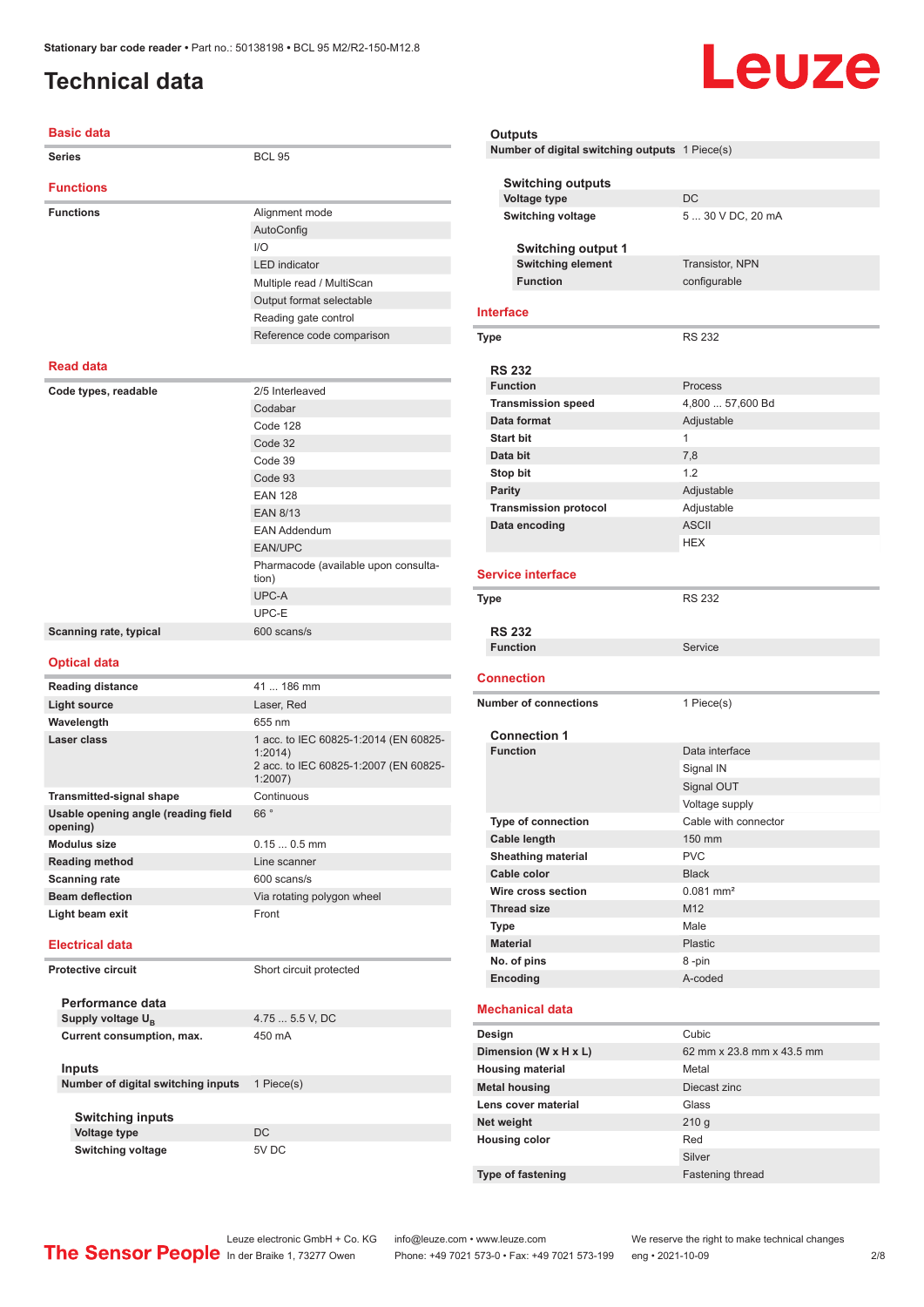# **Technical data**

# Leuze

#### **Operation and display**

| Type of display           | I FD.      |
|---------------------------|------------|
| <b>Number of LEDs</b>     | 2 Piece(s) |
| <b>Environmental data</b> |            |

| Ambient temperature, operation     | 540 °C                |
|------------------------------------|-----------------------|
| Ambient temperature, storage       | $-2060 °C$            |
| Relative humidity (non-condensing) | $090\%$               |
| Extraneous light protection, max.  | $2.000$ $\mathsf{lx}$ |

#### **Certifications**

| Degree of protection                                                     | IP 54                                                |
|--------------------------------------------------------------------------|------------------------------------------------------|
| <b>Protection class</b>                                                  | Ш                                                    |
| <b>Certifications</b>                                                    | c UL US                                              |
| Test procedure for EMC in accordance EN 61326-1:2013-01<br>with standard |                                                      |
|                                                                          | FCC 15-CFR 47 Part 15 (09-07-2015)<br>Limits Class B |
| Test procedure for shock in<br>accordance with standard                  | IEC 60068-2-27, test Ea                              |
| Test procedure for vibration in<br>accordance with standard              | IEC 60068-2-6, test Fc                               |

#### **Classification**

| <b>Customs tariff number</b> | 84719000 |
|------------------------------|----------|
| eCl@ss 5.1.4                 | 27280102 |
| eCl@ss 8.0                   | 27280102 |
| eCl@ss 9.0                   | 27280102 |
| eCl@ss 10.0                  | 27280102 |
| eCl@ss 11.0                  | 27280102 |
| <b>ETIM 5.0</b>              | EC002550 |
| <b>ETIM 6.0</b>              | EC002550 |
| <b>ETIM 7.0</b>              | EC002550 |
|                              |          |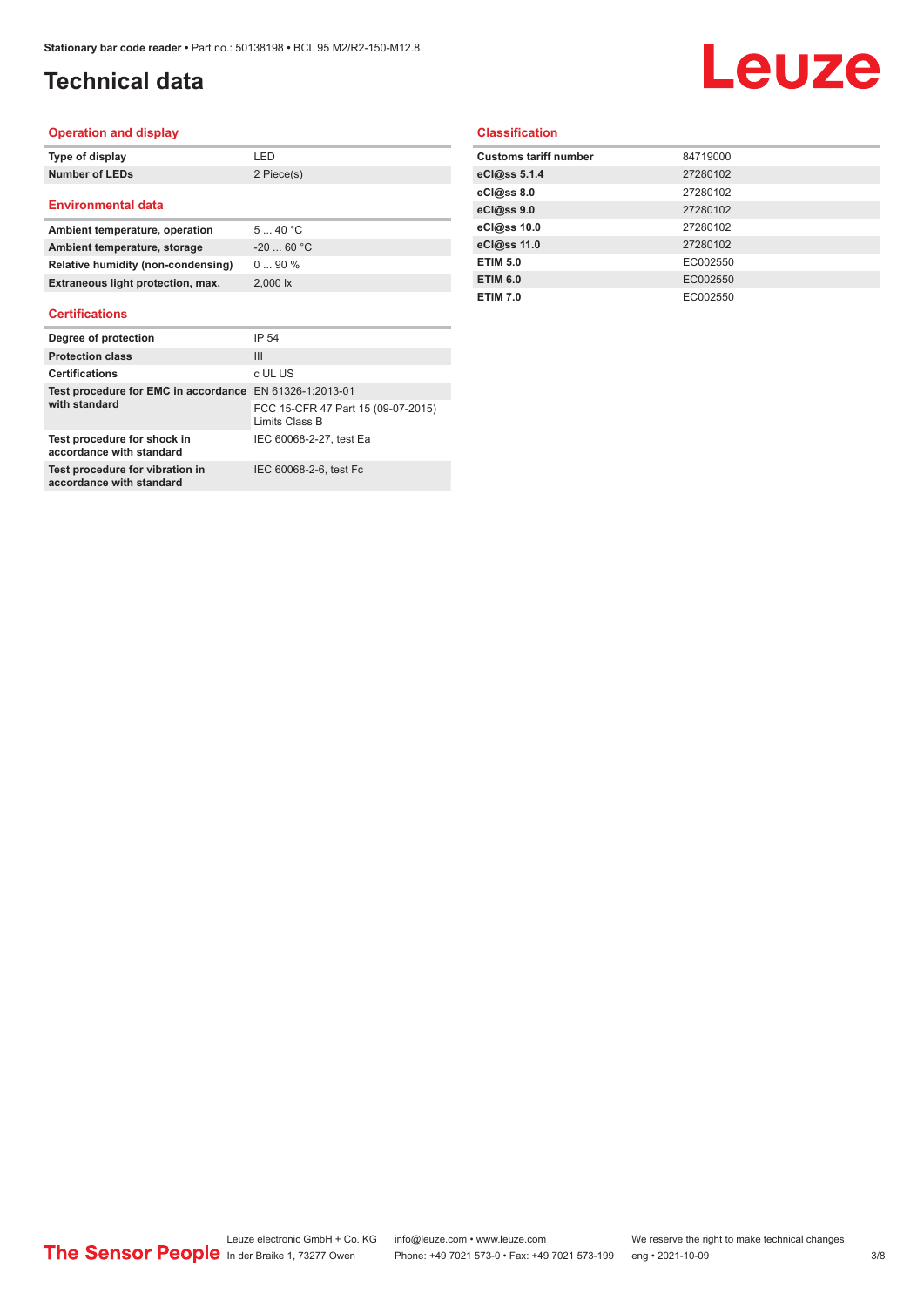# <span id="page-3-0"></span>**Dimensioned drawings**

All dimensions in millimeters





**Electrical connection**

**Connection 1**

| <b>Function</b>           | Data interface          |
|---------------------------|-------------------------|
|                           | Signal IN               |
|                           | Signal OUT              |
|                           | Voltage supply          |
| Type of connection        | Cable with connector    |
| Cable length              | 150 mm                  |
| <b>Sheathing material</b> | <b>PVC</b>              |
| Cable color               | <b>Black</b>            |
| Wire cross section        | $0.081$ mm <sup>2</sup> |
| <b>Thread size</b>        | M12                     |
| <b>Type</b>               | Male                    |
| <b>Material</b>           | Plastic                 |
| No. of pins               | 8-pin                   |
| Encoding                  | A-coded                 |
|                           |                         |

- A Laser beam
- B1 Decode LED
- B2 Status LED
- NOTE For exact positioning of the laser beam in the application, the scanner must be aligned.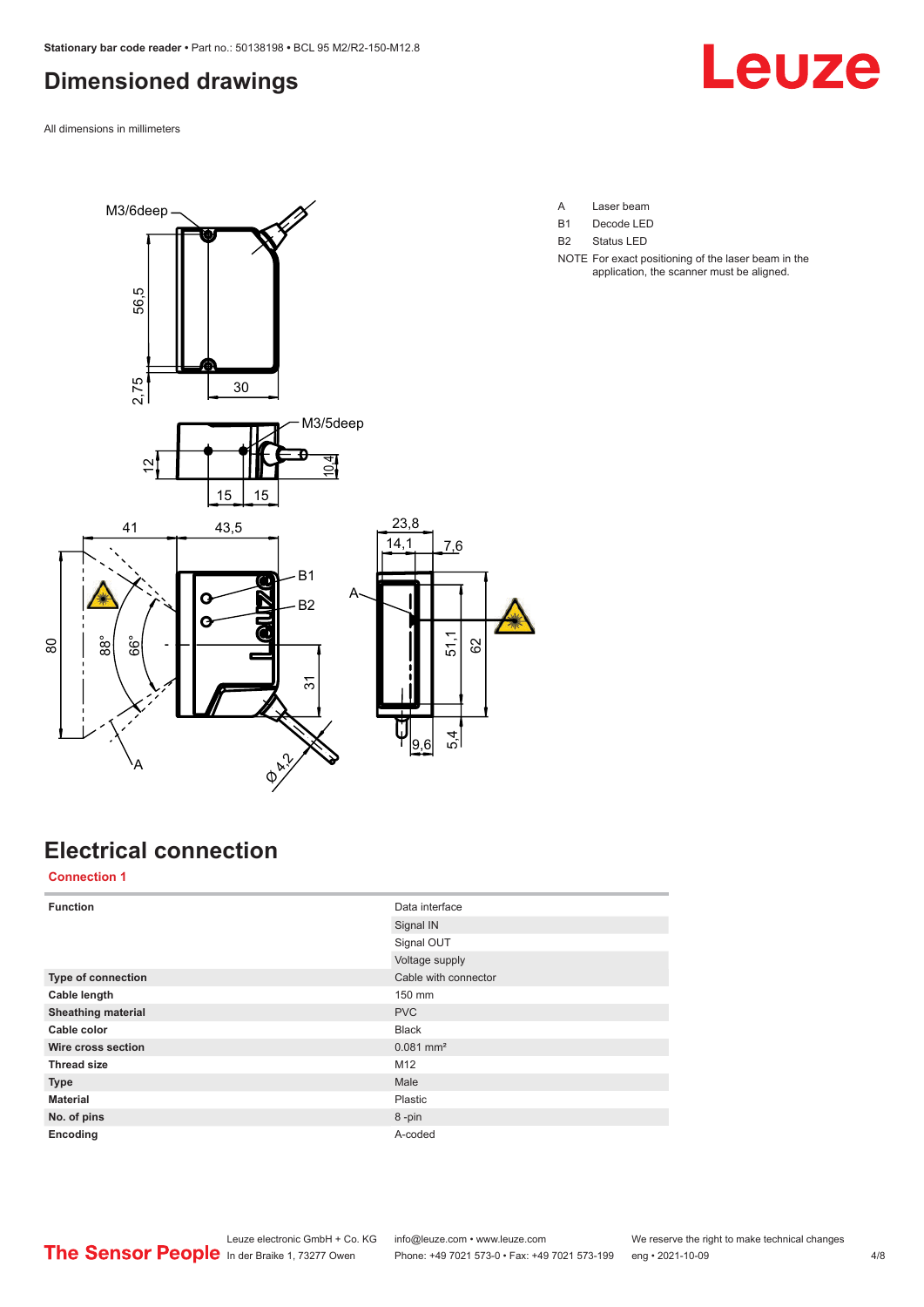# <span id="page-4-0"></span>**Electrical connection**

| Pin            | <b>Pin assignment</b> | ◠ |
|----------------|-----------------------|---|
| 1              | $V +$                 |   |
| $\overline{2}$ | IN <sub>1</sub>       | e |
| 3              | GND                   |   |
| 4              | OUT <sub>1</sub>      | w |
| 5              | n.c.                  |   |
| 6              | <b>RS 232 RxD</b>     |   |
| $\overline{7}$ | <b>RS 232 TxD</b>     |   |
| 8              | <b>FE/SHIELD</b>      |   |
|                |                       |   |

# **Diagrams**

Reading field curve for module  $m = 0.165...0.2$  mm (6.5 ... 8 mil)



x Reading distance [mm]

y Reading field width [mm]

#### Reading field curve for module  $m = 0.2 \dots 0.5$  mm  $(8 \dots 20$  mil)



x Reading distance [mm]

y Reading field width [mm]



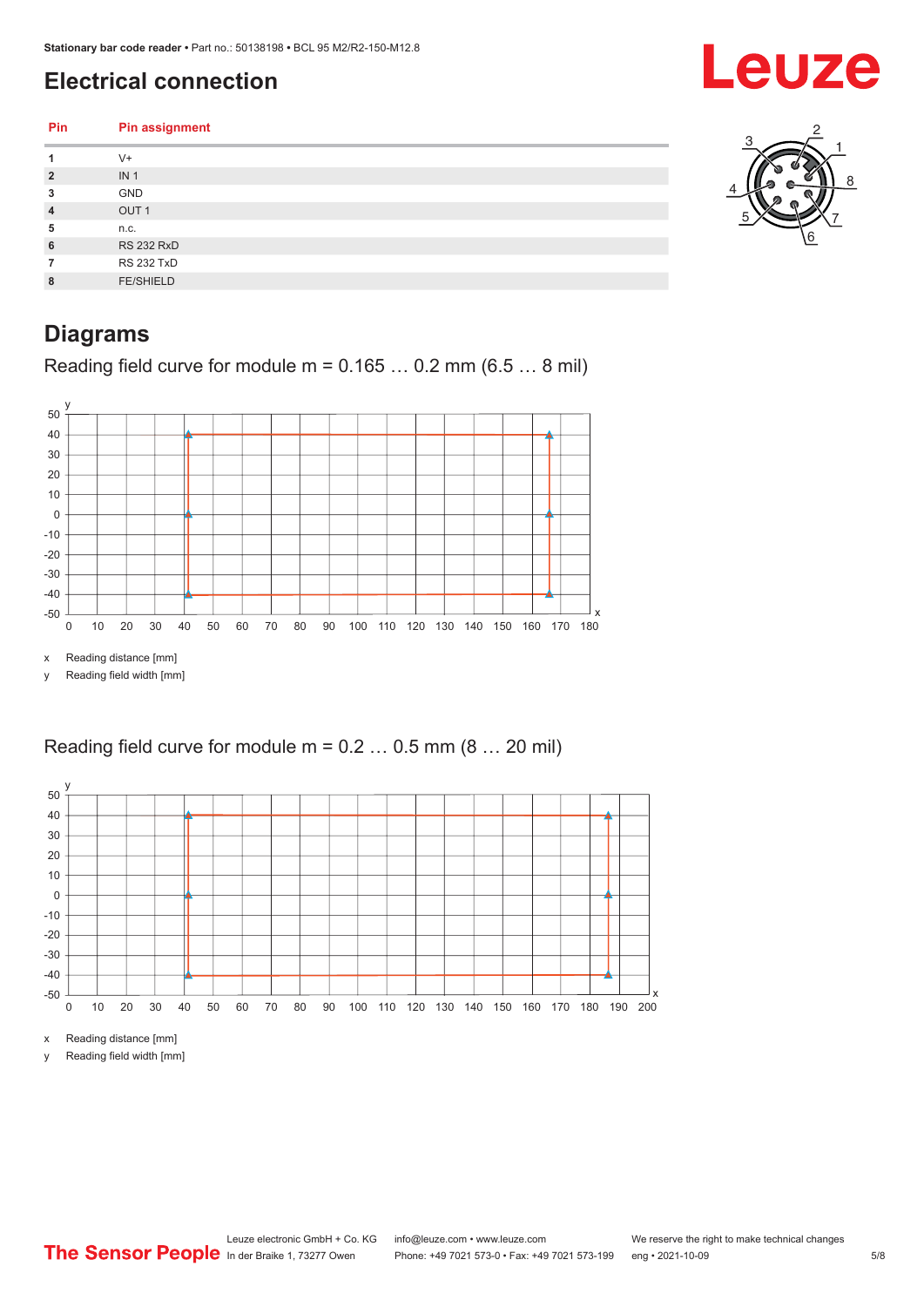# <span id="page-5-0"></span>**Operation and display**

# Leuze

| <b>LED</b>     |                            | <b>Display</b>           | <b>Meaning</b>           |
|----------------|----------------------------|--------------------------|--------------------------|
|                | <b>PWR</b>                 | Green, flashing          | Initialization           |
|                |                            | Green, continuous light  | Operational readiness    |
|                |                            | Red, flashing            | Warnings                 |
|                |                            | Red, continuous light    | Error                    |
|                |                            | Orange, flashing         | Service operation active |
| $\overline{2}$ | <b>GOOD</b><br><b>READ</b> | Green, 200 ms on         | Reading successful       |
|                |                            | Red, 200 ms off          | No reading result        |
|                |                            | Orange, continuous light | Reading gate active      |

#### **Notes**

| Observe intended use!                                                                                                                                                                                                            |
|----------------------------------------------------------------------------------------------------------------------------------------------------------------------------------------------------------------------------------|
| $\%$ This product is not a safety sensor and is not intended as personnel protection.<br>$\%$ The product may only be put into operation by competent persons.<br>$\%$ Only use the product in accordance with its intended use. |

| For UL applications:                                                                                                     |
|--------------------------------------------------------------------------------------------------------------------------|
| $\%$ For UL applications, use is only permitted in Class 2 circuits in accordance with the NEC (National Electric Code). |

| <b>WARNING! LASER RADIATION – CLASS 1 LASER PRODUCT</b>                                                                                                                                                      |
|--------------------------------------------------------------------------------------------------------------------------------------------------------------------------------------------------------------|
| The device satisfies the requirements of IEC/EN 60825-1:2014 safety requlations for a product of laser class 1                                                                                               |
| $\%$ Observe the applicable statutory and local laser protection regulations.                                                                                                                                |
| $\%$ The device must not be tampered with and must not be changed in any way.<br>There are no user-serviceable parts inside the device.<br>Repairs must only be performed by Leuze electronic GmbH + Co. KG. |



#### **ATTENTION! LASER RADIATION – CLASS 2 LASER PRODUCT**

#### **Do not stare into beam!**

- The device satisfies the requirements of IEC 60825-1:2007 (EN 60825-1:2007) safety regulations for a product of **laser class 2** as well as the U.S. 21 CFR 1040.10 regulations with deviations corresponding to "Laser Notice No. 50" from June 24, 2007.
- ª Never look directly into the laser beam or in the direction of reflected laser beams! If you look into the beam path over a longer time period, there is a risk of injury to the retina.
- $\%$  Do not point the laser beam of the device at persons!
- $\%$  Interrupt the laser beam using a non-transparent, non-reflective object if the laser beam is accidentally directed towards a person.
- $\%$  When mounting and aligning the device, avoid reflections of the laser beam off reflective surfaces!
- ª CAUTION! Use of controls or adjustments or performance of procedures other than specified herein may result in hazardous light exposure. The glass optics cover is the only aperture through which laser radiation may be observed on this product.
- $\%$  Observe the applicable statutory and local laser protection regulations.
- $\%$  The device must not be tampered with and must not be changed in any way.
- There are no user-serviceable parts inside the device. Repairs must only be performed by Leuze electronic GmbH + Co. KG.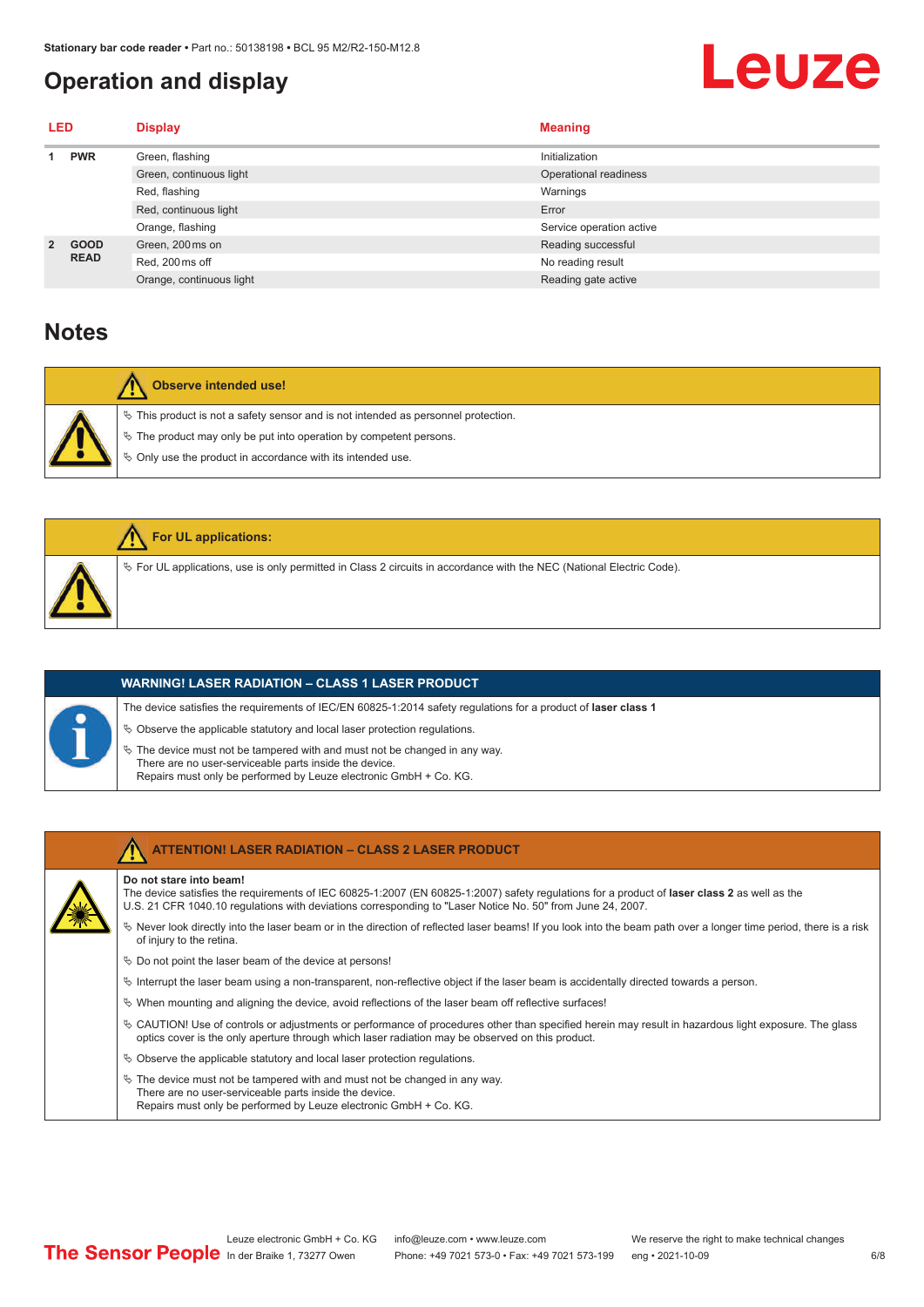### <span id="page-6-0"></span>**Notes**

# Leuze



# **NOTE**

**Affix laser information and warning signs!**

Laser information and warning signs are affixed to the device. In addition, self-adhesive laser information and warning signs (stick-on labels) are supplied in several languages.

- ª Affix the laser information sheet to the device in the language appropriate for the place of use. When using the device in the US, use the stick-on label with the "Complies with 21 CFR 1040.10" note.
- ª Affix the laser information and warning signs near the device if no signs are attached to the device (e.g. because the device is too small) or if the attached laser information and warning signs are concealed due to the installation position.
- $\%$  Affix the laser information and warning signs so that they are legible without exposing the reader to the laser radiation of the device or other optical radiation.

#### **WARNING!**

If the scanner motor fails during the emission of laser radiation, the limit value of laser class 2 in accordance with IEC 60825-1 Edition 2.0 (2007) and Edition 3.0 (2014) could be exceeded. The device has safeguards to prevent this occurrence.

 $\%$  If the emitted laser beam is at a standstill, immediately disconnect the faulty bar code reader from the voltage supply.

ª The BCL 95 emits scanned optical radiation at a wavelength of 655 nm (red). Looking at the device's mirror and operating at the lowest scanning rate (400 scans/s) at a viewing distance of 65 mm results in pulses with a pulse duration of 120 µs on the retina of the eye. The total pulse peak power at the exit window is less than 2.1 mW. The average laser power is, thus, less than 1 mW, corresponding to laser class 2 in accordance with EN 60825-1, Edition 2.0 (2007) and IEC 60825-1, Edition 2.0 (2007) and less than the limit value of 0.39 mW for laser class 1 in accordance with EN 60825-1, Edition 3.0 (2014) and IEC 60825-1, Edition 3.0 (2014).

#### **Accessories**

#### Connection technology - Connection cables

|   | Part no. | <b>Designation</b>     | <b>Article</b>   | <b>Description</b>                                                                                                                                         |
|---|----------|------------------------|------------------|------------------------------------------------------------------------------------------------------------------------------------------------------------|
| § | 50135121 | KD U-M12-8A-P1-<br>020 | Connection cable | Connection 1: Connector, M12, Axial, Female, A-coded, 8-pin<br>Connection 2: Open end<br>Shielded: No<br>Cable length: 2,000 mm<br>Sheathing material: PUR |

### Mounting technology - Mounting brackets

|                | Part no. | <b>Designation</b> | <b>Article</b>   | <b>Description</b>                                                                                                                                                                                                          |
|----------------|----------|--------------------|------------------|-----------------------------------------------------------------------------------------------------------------------------------------------------------------------------------------------------------------------------|
| $\mathfrak{g}$ | 50118542 | BT 200M.5          | Mounting bracket | Design of mounting device: Winkel L-Form<br>Fastening, at system: Durchgangsbefestigung<br>Mounting bracket, at device: schraubbar, für M3-Schrauben geeignet<br>Type of mounting device: justierbar<br>Material: Edelstahl |